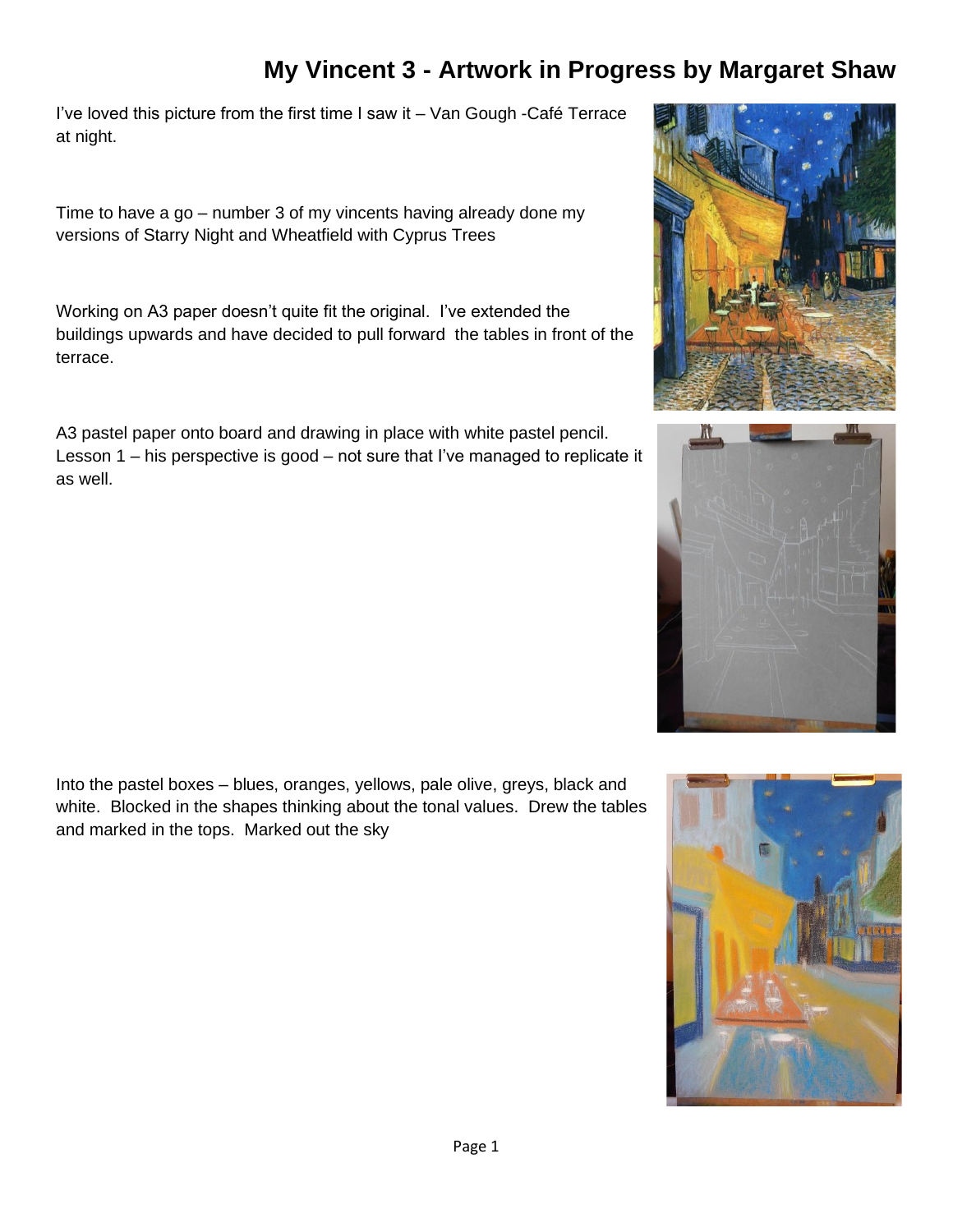Onto the detailed work. Started with the sky. Lightened the blue to a mid tone. Orange and yellow dots for the stars with pale blue and white swirls around them. More like the starry night sky – but I like that. Onto the top left of the painting with light blue for the wall over the canopy and a slightly darker tones for the building behind. Texture created with blenders. Made the window as near to the sky blue as possible. Black pastel pencil for the outlines and the shutters. Oranges yellows and pale olive for the canopy and the wall area attached to. Red/brown for the window and where the canopy attaches to the wall, Blenders push the pastel in the direction required. Black pastel pencil for outlines and structure supports.

Onto the far and right buildings. I realised that I'd lost the way a little at the blocking in. The corner under the tree didn't match the corner over the tree. Re-drew the layout and then worked the top of the buildings and re-blocked the windows. Lengthened the bottom front of the building and altered the pavement. It's now making more sense.

Details into the right buildings and tree in place





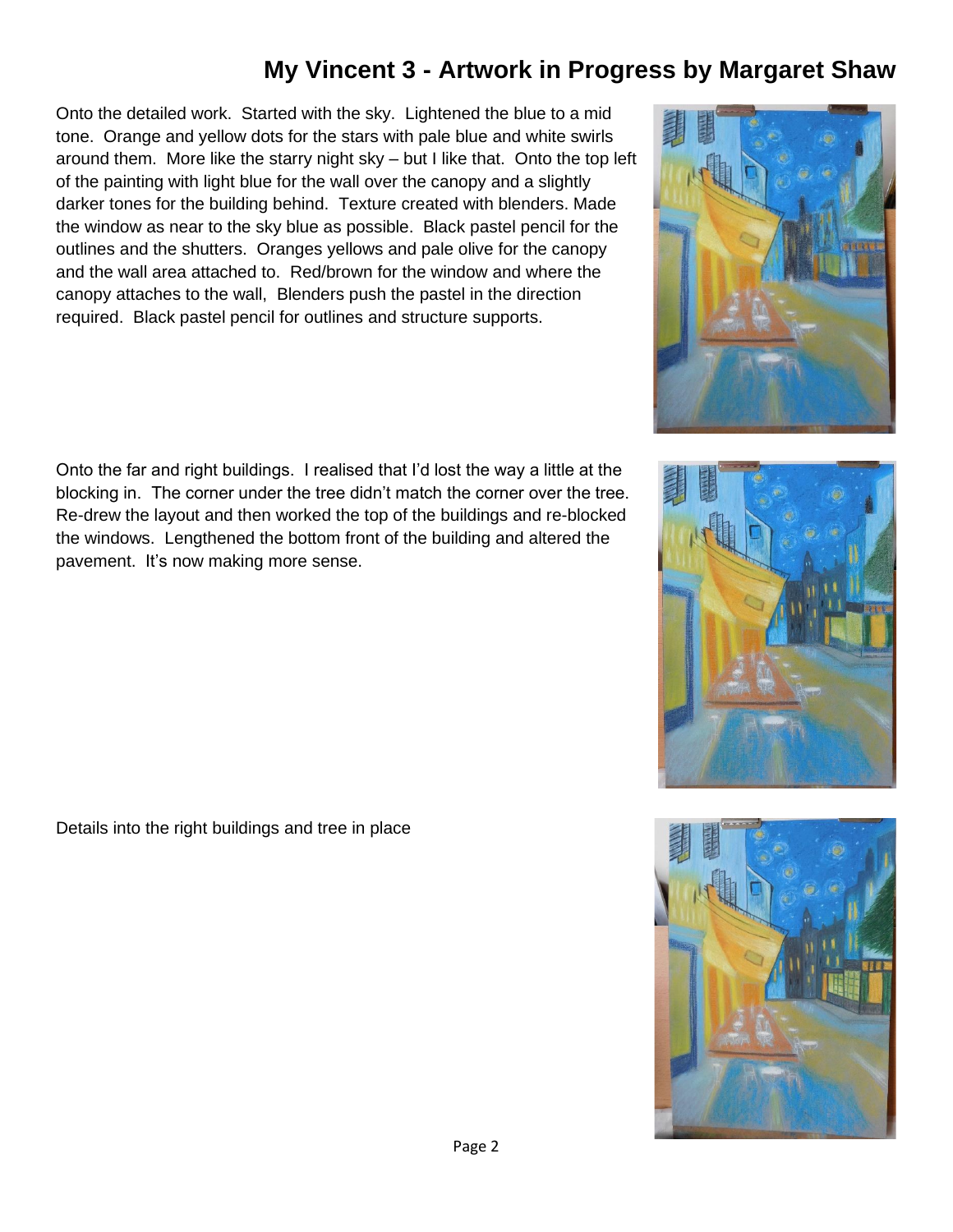People time – this was the  $2<sup>nd</sup>$  attempt as the first ones were too small. Added a dark purple to the palette to give another dark colour for some of the clothes. Not as many people as Vincents but any more and I risked smudging those done. Once the people were in place, put lines onto the floor of the terrace. Filled in the step onto the terrace. Chairs and table legs with dark pencil. The chairs at the left of the terrace are a bit wonky – but so were Vincents.

Added the lamp in the café, the hooks of the veranda and detail onto the large window and surround at the front left. Onto the cobbles – dabs of colour getting larger as they come forward. One predominant colour in each with all the other colours dotted to give some harmony. Then pushed around with a blending stick Made the clothes of the man in the middle of the street darker as he was disappearing into the ground. Table tops on the street re whitened.

Worked the ground with the colours used keeping to a main colour for each area and adding dashes of the other colours. White lines coming into the painting and made the line at the left into a curb. Details of the tables and chairs. Added an extra step onto the terrace from the front.